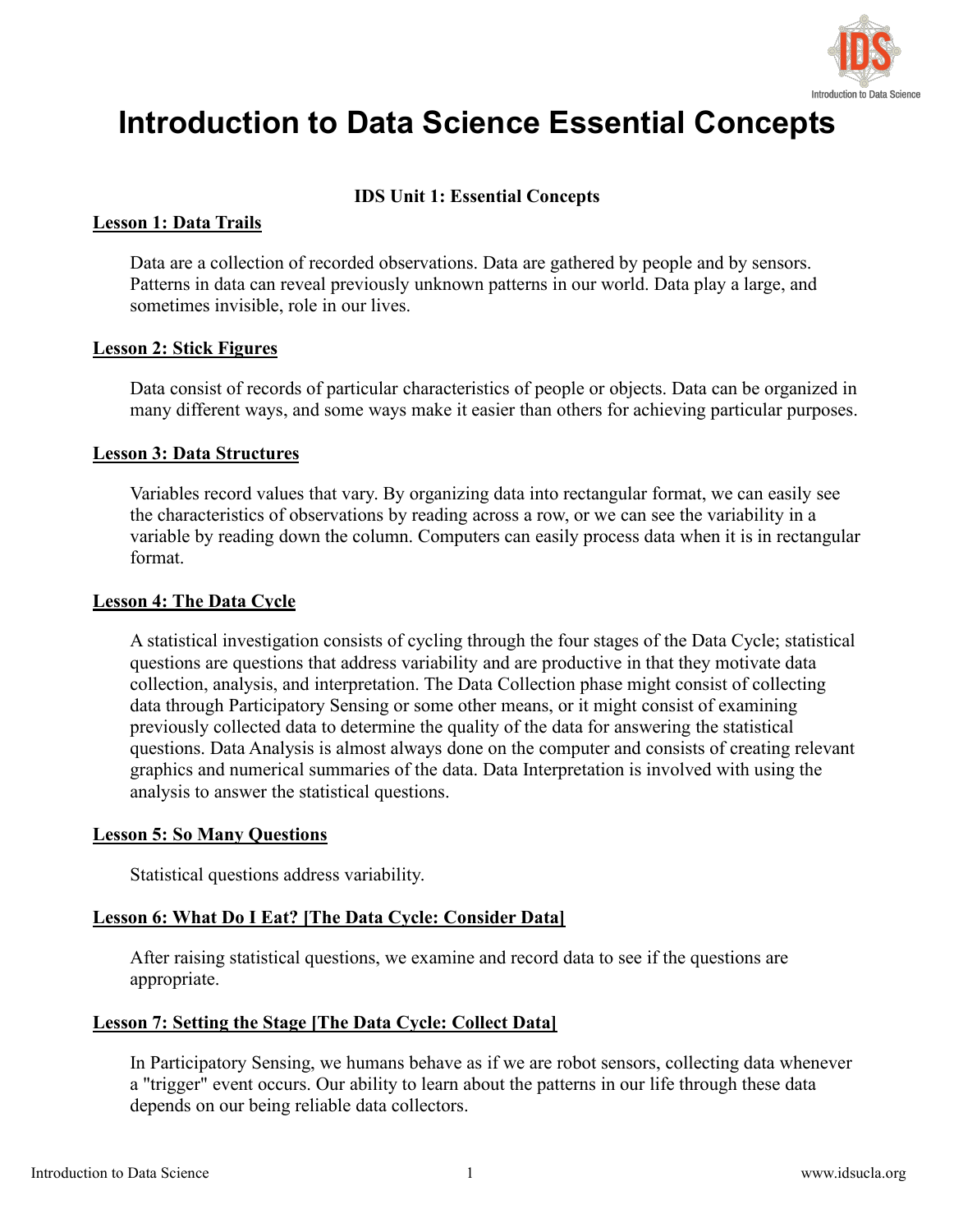

# **Lesson 8: Tangible Plots [The Data Cycle: Analyze Data]**

Distributions organize data for us by telling us (a) which values of a variable were observed, and (b) how many times the values were observed (their frequency).

#### **Lesson 9: What Is Typical?**

The "center" of a distribution is a deliberately vague term, but it is one way to answer the subjective question "what is a typical value?" The center could be the perceived balancing point or the value that approximately cuts the area of the distribution in half.

#### **Lesson 10: Making Histograms**

Histograms can be created through the use of an algorithm. The distributions displayed in a histogram can be classified using the technical terms for the shapes of distributions. Learning to describe routine tasks through an algorithm is an important component of computational thinking.

#### **Lesson 11: What Shape Are You In?**

Identifying the shape of a histogram is part of the **interpret** step of the Data Cycle.

#### **Lesson 12: Exploring Food Habits**

Once Participatory Sensing data has been collected, the Dashboard and PlotApp perform the analysis step of the Data Cycle, though humans need to tell the computer which plots to examine.

# **Lesson 13: RStudio Basics**

The computer has a syntax, and it can only understand if you speak its language.

# **Lesson 14: Variables, Variables, Variables**

To examine whether two (or more) variables are related, we can plot their distributions on the same graph.

# **Lesson 15: Americans'Time on Task**

Learning to examine other analyses is an important part of statistical thinking.

#### **Lesson 16: Categorical Associations**

A two-way table is a summary of the association/relationship between two categorical variables. Joint relative frequencies answer questions of the form "what proportion of the people/objects had *this* value on the first variable and *this* value on the second?"

# **Lesson 17: Interpreting Two-Way Tables**

Marginal (relative) frequencies tell us about the distribution of a single variable. Conditional relative frequencies tell us about the distribution of one variable when "subsetting" the other.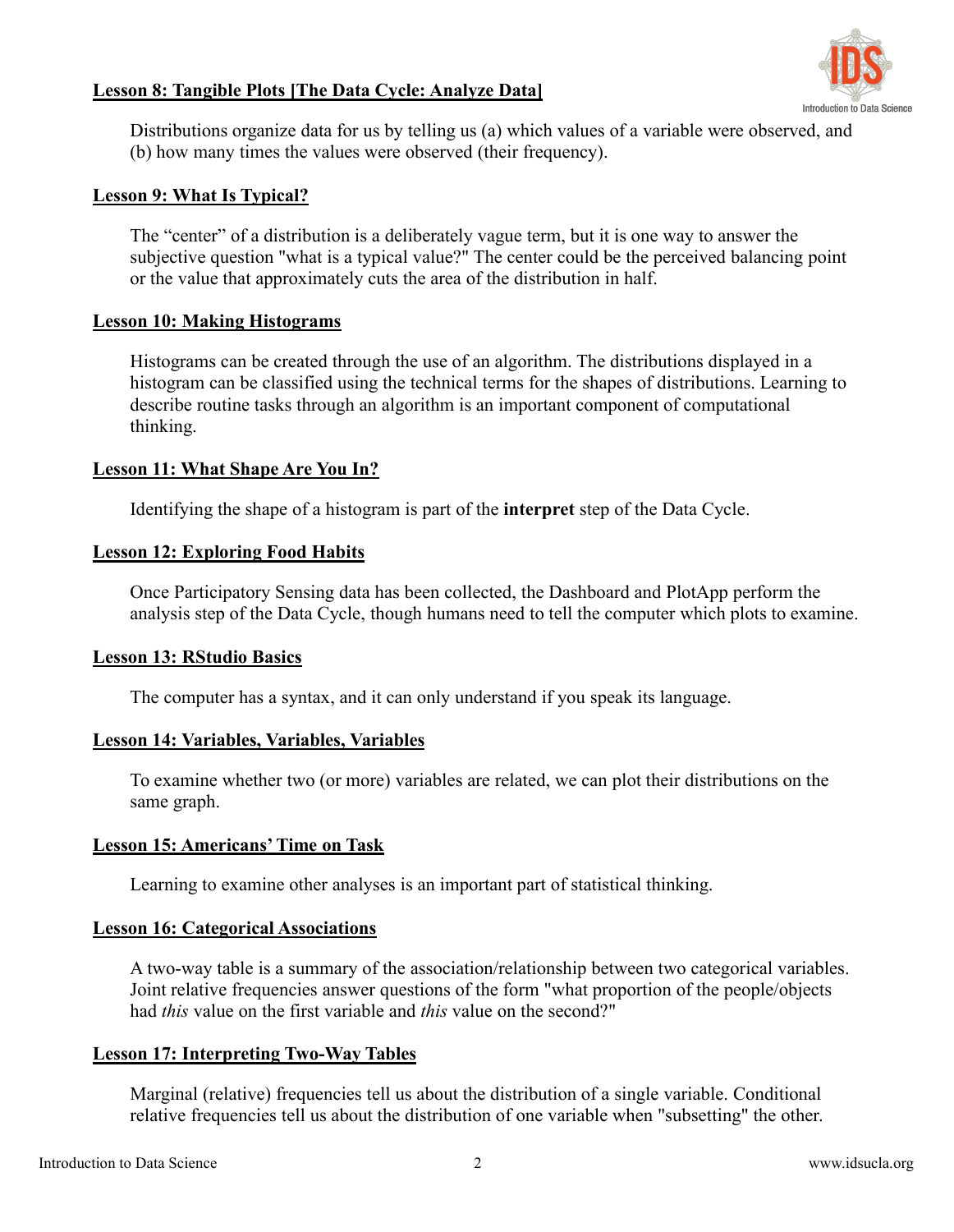# **IDS Unit 2: Essential Concepts**



# **Lesson 1: What Is Your True Color?**

Students will understand that the 'typical' value is a value that can represent the entire group, even though we know that not all members of the group share the same value.

# **Lesson 2: What Does Mean Mean?**

The center of a distribution is the 'typical' value. One way of measuring the center is with the mean, which finds the balancing point of the distribution. The mean gives us the typical value, but does not tell the whole story. We need a way to measure the variability to understand how observations might differ from the typical value.

# **Lesson 3: Median In the Middle**

Another measure of center is the median, which can also be used to represent the typical value of a distribution. The median is preferred for skewed distributions orwhen there are outliers, because it better matches what we think of as'typical.'

# **Lesson 4: How Far IsIt from Typical?**

MAD measures the variability in a sample of data - the larger the value, the greater the variability. More precisely, the MAD is the typical distance of observations from the mean. There are other measures of spread as well, notably the standard deviation and the interquartile range (IQR).

# **Lesson 5: Human Boxplots**

A common statistical question is "How does this group compare to that group?" This is a hard question to answer when the groups have lots of variability. One approach is to compare the centers, spreads, and shapes of the distributions. Boxplots are a useful way of comparing distributions from different groups when all of the distributions are unimodal (one hump).

# **Lesson 6: Face Off**

Writing (and saying) precise comparisons between groups in which variability is present based on the (a) center, (b) spread, (c) shape, and (d) unusual outcomes help to make statements in context of the data. Actual comparison statements should use terms such as "less than," "about the same as," etc.

# **Lesson 7: Plot Match**

Boxplots are an alternative visualization of histograms or dot plots. They capture most, but not all, of the features we can see in a dot plot or histogram.

# **Lesson 8: How Likely Is It?**

Probability is an area about which we humans have poor intuition. Probability measures a long-run proportion: 50% chance means the event happens 50% of the time if you repeated it forever. When we don't repeat forever, we see variability.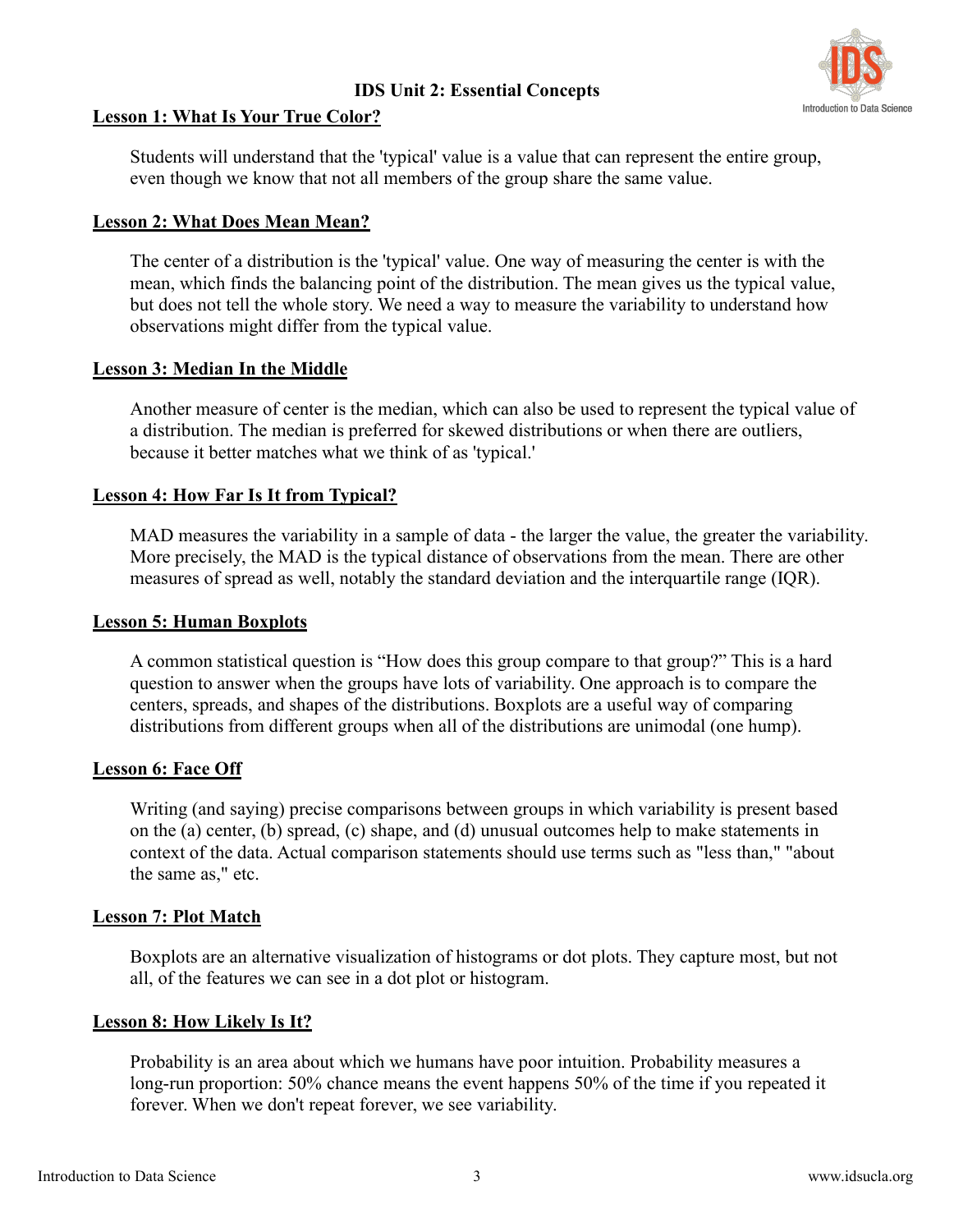# **Lesson 9: Bias Detective**



In the short-term, actual outcomes of chance experiments vary from what is 'ideal.' An ideal die has equally likely outcomes. But that does not mean we will see exactly the same number of one dots, two dots, etc.

# **Lesson 10: Marbles, Marbles…**

There are two ways of sampling data that model real-life sampling situations: with and without replacement. Larger samples tend to be closer to the "true" probability.

# **Lesson 11: This AND/OR That**

What does "A or B" mean versus "A and B" mean? These are compound events and two-way tables can be used to calculate probabilities for them.

# **Lesson 12: Don'tTake My Stress Away!**

Generating statistical questions is the first step in a Participatory Sensing campaign. Research and observations help create applicable campaign questions.

# **Lesson 13: The Horror Movie Shuffle**

We can "shuffle" data based on categorical variables. The statistic we use is the difference in proportions. The distribution we form by shuffling represents what happens if chance were the only factor at play. If the actual observed difference in proportions is near the center of this shuffling distribution, then we would conclude that chance is a good explanation for the difference. But if it is extreme (in the tails oroff the charts), then we should conclude that chance is NOT to blame. Sometimes, the apparent difference between groups is caused by chance.

# **Lesson 14: The Titanic Shuffle**

We can also "shuffle" data based on numerical variables. The statistic we use is the difference in means. The distribution we form by this form of shuffling still represents what happens if chance were the only factor at play. When differences are small, we suspect that they might be due to chance. When differences are big, we suspect they might be 'real.'

# **Lesson 15: Tangible Data Merging**

We can enhance the context of a statistical problem by merging related data sets together. To merge data, each data set must have a "unique identifier" that tells us how to match up the lines of the data.

# **Lesson 16: What Is Normal?**

The Normal curve, also called the Gaussian distribution and the "bell curve," is a model that describes many real-life distributions and is usually called the Normal Model.

# **Lesson 17: A Normal Measure of Spread**

The standard deviation is another measure of spread. This is commonly used by statisticians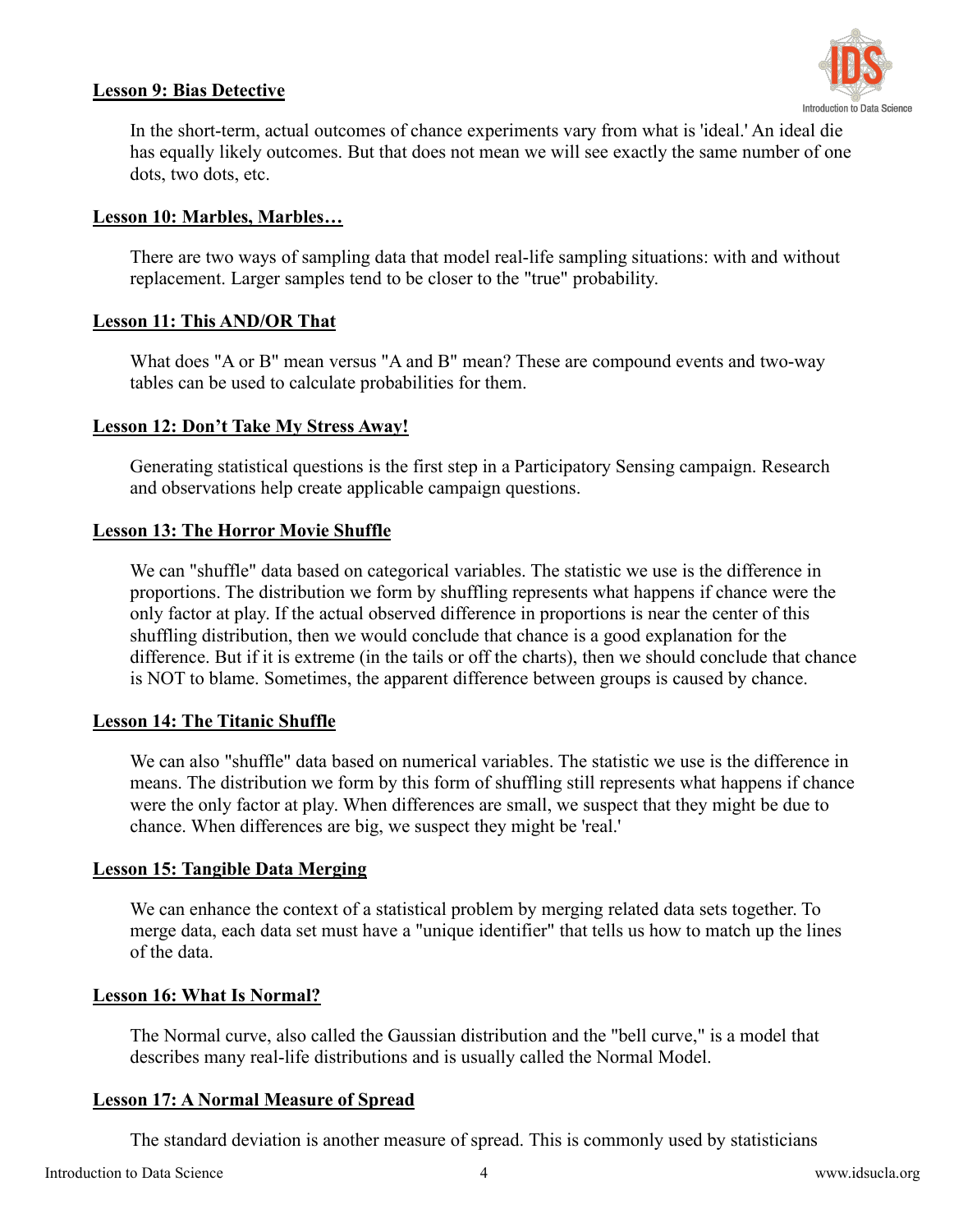because of its role in common models and distributions, such as the Normal Model.



# **Lesson 18: Shuffling with Normal**

Z-scores allow us a way to measure how extreme a value is, regardless of the units of measurement. Usually, z-scores will range between  $-3$  and  $+3$ , and so values that are at or more extreme than -3 or +3 standard deviations are considered large.

# **IDS Unit 3: Essential Concepts**

# **Lesson 1: Anecdotes vs. Data**

Data beat anecdotes. In science, we need to closely examine the quality of evidence in order to make sound conclusions. Anecdotes can contain personal bias, might be carefully selected to represent a particular point of view, and, in general, may be completely different from the general trend.

# **Lesson 2: What is an Experiment?**

Science is often concerned with the question "What causes things to happen?" To answer this, controlled experiments are required. Controlled experiments have several key features: (1) there is a treatment variable and a response variable, and we wish to see if the treatment causes a change that we can measure with the response variable; (2) There is a comparison/control group; (3) Subjects are assigned randomly to treatment or control (randomized assignment); (4) Subjects are not aware of which group they are in (a 'blind'). This may require the use of a placebo for those in the control group; and (5) those who measure the response variable do not know which group the subjects were in (if both 4 and 5 are satisfied, this is a 'double blind' experiment).

# **Lesson 3: Let's Try an Experiment!**

Randomized assignment is required to determine cause-and-effect.

# **Lesson 4: Predictions, Predictions**

Designing an experiment requires making many decisions, including what to measure and how to measure it.

# **Lesson 5: Time Perception Experiment**

Designing and carrying out an experiment helps us answer specific statistical questions of interest.

# **Lesson 6: Observational Studies**

Observational studies are those for which there is no intervention applied by researchers.

# **Lesson 7: Observational Studies vs. Experiments**

Experiments are not always possible because of various factors such as ethics, cost limitations, and feasibility.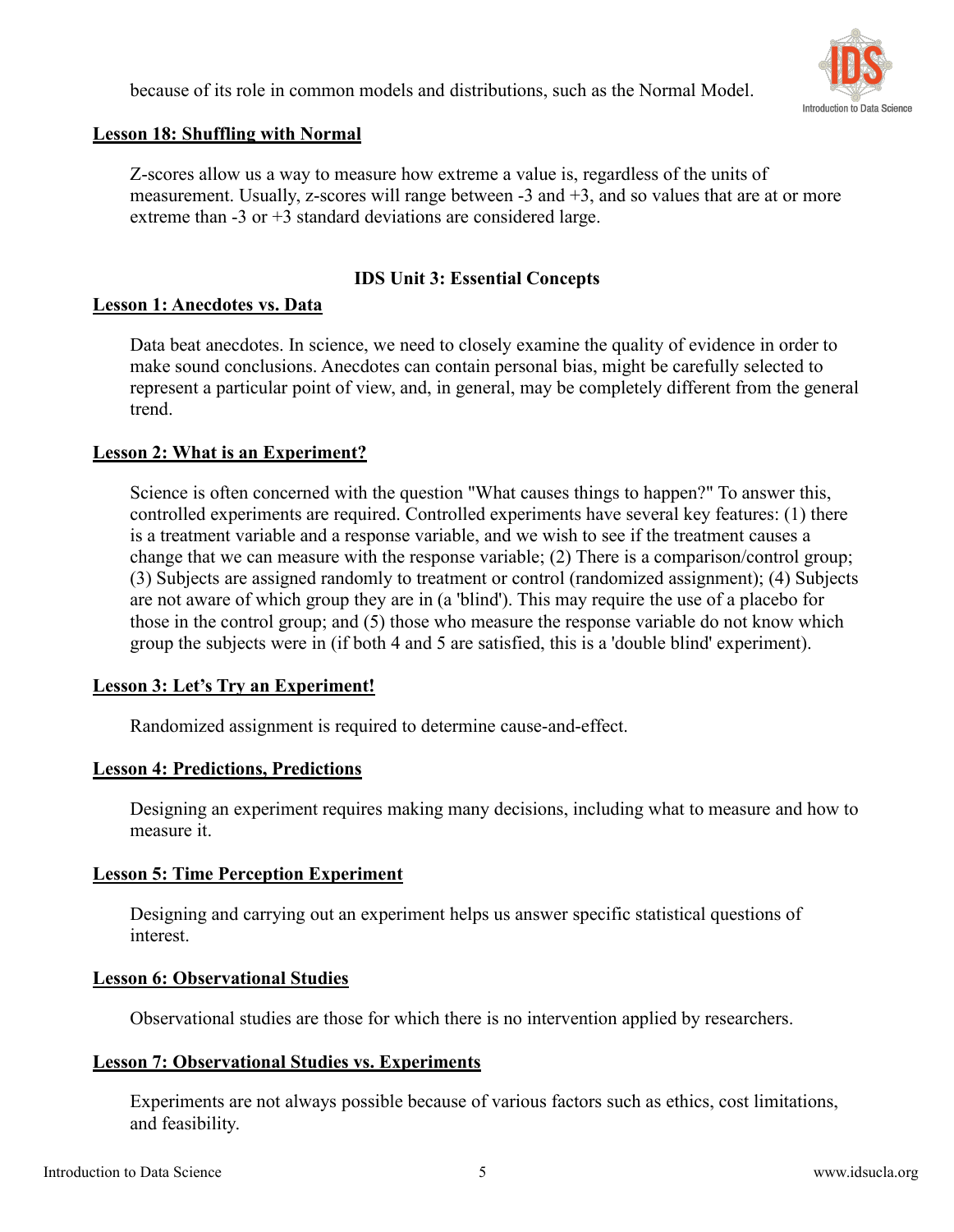

# **Lesson 8: Monsters that Hide in Observational Studies**

Confounding factors/variables make it difficult to determine a cause-and-effect relation between two variables.

#### **Lesson 9: Survey Says…**

Surveys ask simple, straightforward questions in order to collect data that can be used to answer statistical questions. Writing such questions can be hard (but fun)!

#### **Lesson 10: We're So Random**

Another popular data collection method involves collecting data from a random sample of people or objects. Percentages based on random samples tend to 'center' on the population parameter value.

#### **Lesson 11: The Gettysburg Address**

Statistics vary from sample to sample. If the typical value across many samples is equal to the population parameter, the statistic is 'unbiased.' Bias means that we tend to "miss the mark." If we don't do random sampling, we can get biased estimates.

#### **Lesson 12: Bias in Survey Sampling**

Another popular data collection method involves collecting data from a random sample of people or objects. Percentages based on random samples tend to 'center' on the population parameter value.

# **Lesson 13: The Confidence Game**

We can estimate population parameters. This means that we can give an estimate "plus or minus" some amount that we are confident contains the true value (the population parameter).

# **Lesson 14: How Confident Are You?**

We can estimate population parameters. This means that we can give an estimate "plus or minus" some amount that we are confident contains the true value (the population parameter).

# **Lesson 15 Ready, Sense, Go!**

Sensors are another data collection method. Unlike what we have seen so far, sensors do not involve humans (much). They collect data according to an algorithm.

#### **Lesson 16: Does it have a Trigger?**

A key feature that distinguishes the way sensors collect data from more traditional approaches is that sensors collect data when a 'trigger' event occurs. In Participatory Sensing, this event is something we humans agree upon beforehand. Every time that trigger happens, we collect data.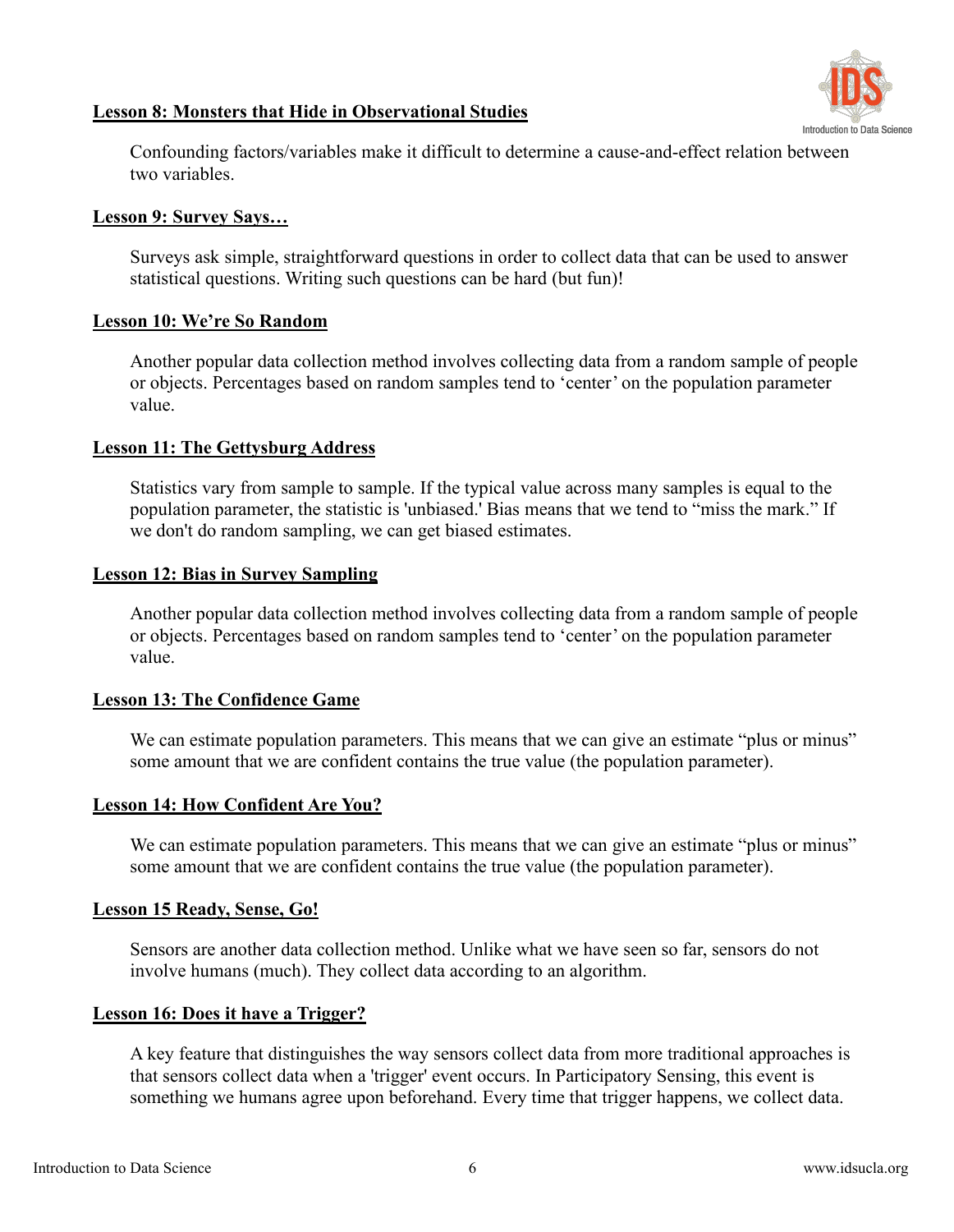# Introduction to Data Science

# **Lesson 17: Creating Our Own Participatory Sensing Campaign**

Creating a Participatory Sensing Campaign requires that survey questions must be completed whenever they are "triggered". Research questions provide an overall direction in Participatory Sensing Campaign.

# **Lesson 18: Evaluating Our Own Participatory Sensing Campaign**

Statistical questions guide a Participatory Sensing Campaign so that we can learn about a community or ourselves. These Campaigns should be evaluated before implementing to make sure they are reasonable and ethically sound.

# **Lesson 19: Implementing Our Own Participatory Sensing Campaign**

Practicing data collection prior to implementation allows optimization of a Participatory Sensing Campaign.

#### **Lesson 20: Online Data-ing**

We stretch students' conception of data, to help them see that many web pages present information that can be turned into data.

#### **Lesson 21: Learning to Love XML**

XML is a programming language that we use with our campaigns. We create basic XML "tags" in the code, which help us store data in a format we understand.

# **Lesson 22: Changing Orientation**

Converting XML to spreadsheet format helps us better understand and view our data.

# **IDS Unit 4: Essential Concepts**

#### **Lesson 1: Water Usage**

Data can be used to make predictions. Official data sets rely on censuses or random samples and can be used to make generalizations. On the other hand, data from Participatory Sensing campaigns are not random and rely on the sensors, in our case, humans, to be gathered and limits the ability to generalize.

# **Lesson 2: Exploring Water Usage**

Exploring different data sets can give us insight about the same processes. Information from an official data set compared with a Participatory Sensing data set can yield more information than one data set alone. Research questions provide an overall direction to make comparisons between data sets.

# **Lesson 3: Evaluating and Implementing a Water Campaign**

Statistical questions guide a Participatory Sensing campaign so that we can learn about a community or ourselves. These campaigns should be evaluated before implementing to make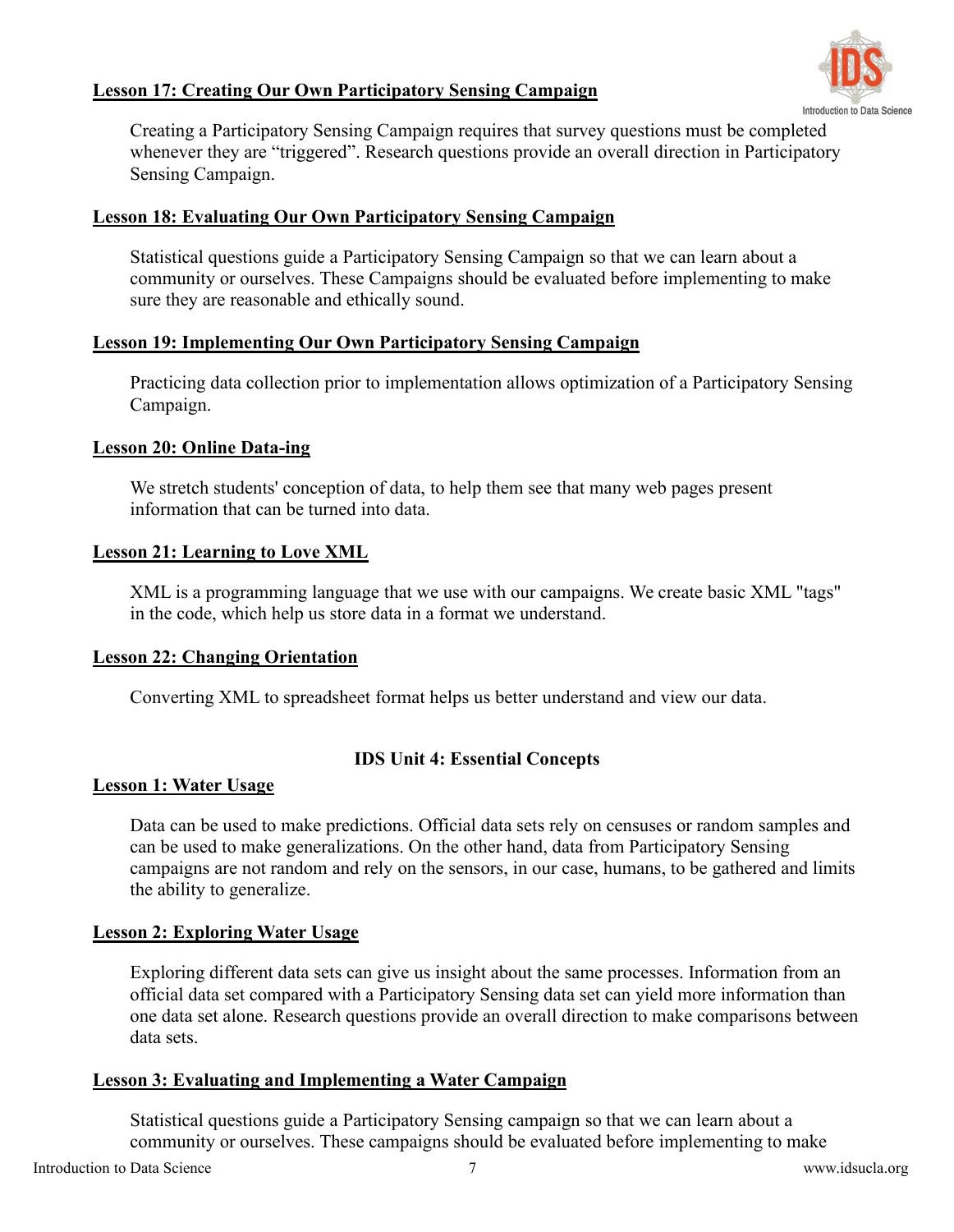sure they are reasonable and ethically sound.



# **Lesson 4: Learning About Our Water Campaign**

Statistical questions guide a Participatory Sensing campaign so that we can learn about a community or ourselves. These campaigns should be tried before implementing to make sure they are collecting the data they are meant to collect and refined accordingly.

# **Lesson 5: Statistical Predictions using One Variable**

Anyone can make a prediction. But statisticians measure the success of their predictions. This lesson encourages the classroom to consider different measures of success.

# **Lesson 6: Statistical Predictions by Applying the Rule**

If we use the squared residuals rule, then the mean of our current data is the best prediction of future values. If we use the mean absolute error rule, then the median of the current data is the best prediction of future values.

# **Lesson 7: Statistical Predictions Using Two Variables**

When predicting values of a variable  $v$ , and if  $v$  is associated with  $x$ , then we can get improved predictions by using our knowledge about *x*. Basically, we "subset" the data for a given value of  $x$ , and use the mean  $y$  for those subset values. If the resulting means follow a trend, we can model this trend to generalize to as-yet unseen values of*x*.

# **Lesson 8: What's the Trend?**

Associations are important because they help us make better predictions; the stronger the trend, the better the prediction we can make. "Better" in this case means that our mean squared residuals can be made smaller.

# **Lesson 9: Spaghetti Line**

We can often use a straight line to summarize a trend. "Eye balling" a straight line to a scatterplot is one way to do this.

# **Lesson 10: Predicting Values**

The regression line can be used to make good predictions about values of*y* for any given value of *x*. This works for exactly the same reason the mean works well for one variable: the predictions will make your score on the mean squared residuals as small as possible.

# **Lesson 11: How Strong Is It?**

A high absolute value for correlation means a strong linear trend. A value close to 0 means a weak linear trend.

# **Lesson 12: More Variables to Make Better Predictions**

We can use scatterplots to assess which variables might lead to strong predictive models.